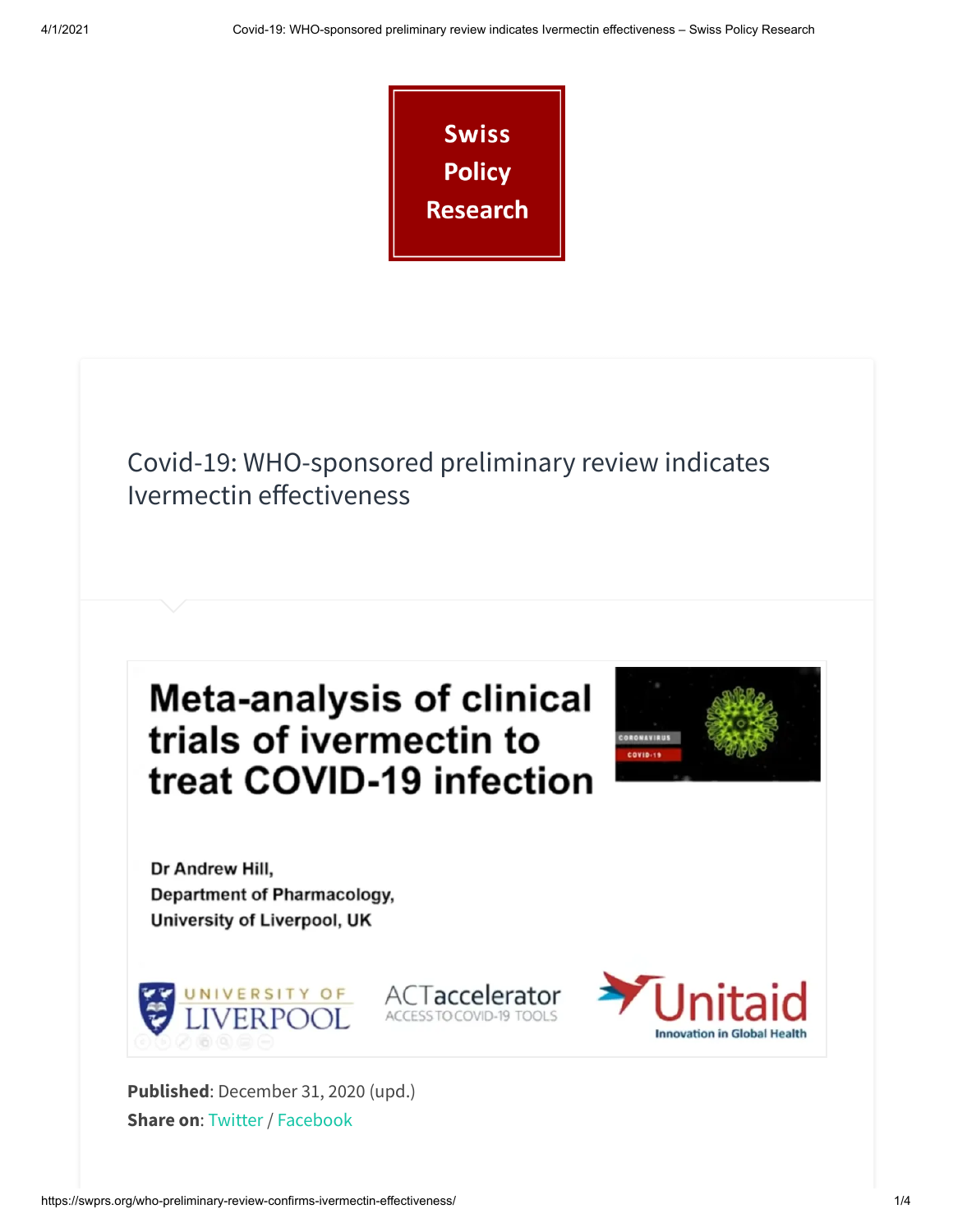**WHO-sponsored review of ivermectin trials indicates 83% reduction in covid mortality.**

Dr Andrew Hill of the Department of Pharmacology at the University of Liverpool (UK) is currently performing a WHO-sponsored review and meta-analysis of randomized controlled trials of ivermectin against covid. In the following [12-minute](https://www.youtube.com/watch?v=yOAh7GtvcOs) video, Dr Hill is presenting his preliminary results, which indicate a highly significant **83% reduction in covid mortality** (95% CI 65%-92%).

This result is based on in-hospital trials, so it does not yet take into account early [ambulatory and](https://covid19criticalcare.com/) prophylactic treatment. The authors of the review intend to include three more trials, due to be published sometime in January, before providing a final conclusion. At the end of his presentation, Dr Hill describes low-cost ivermectin as a potentially "transformative treatment" against covid.

**Update January 20:** The final analysis has been published as a preprint on Research Square. It found a 75% reduction in covid mortality and will be [continually](https://www.researchsquare.com/article/rs-148845/v1) updated with future trial results.

## <span id="page-1-0"></span>[A](#page-1-0)dditional material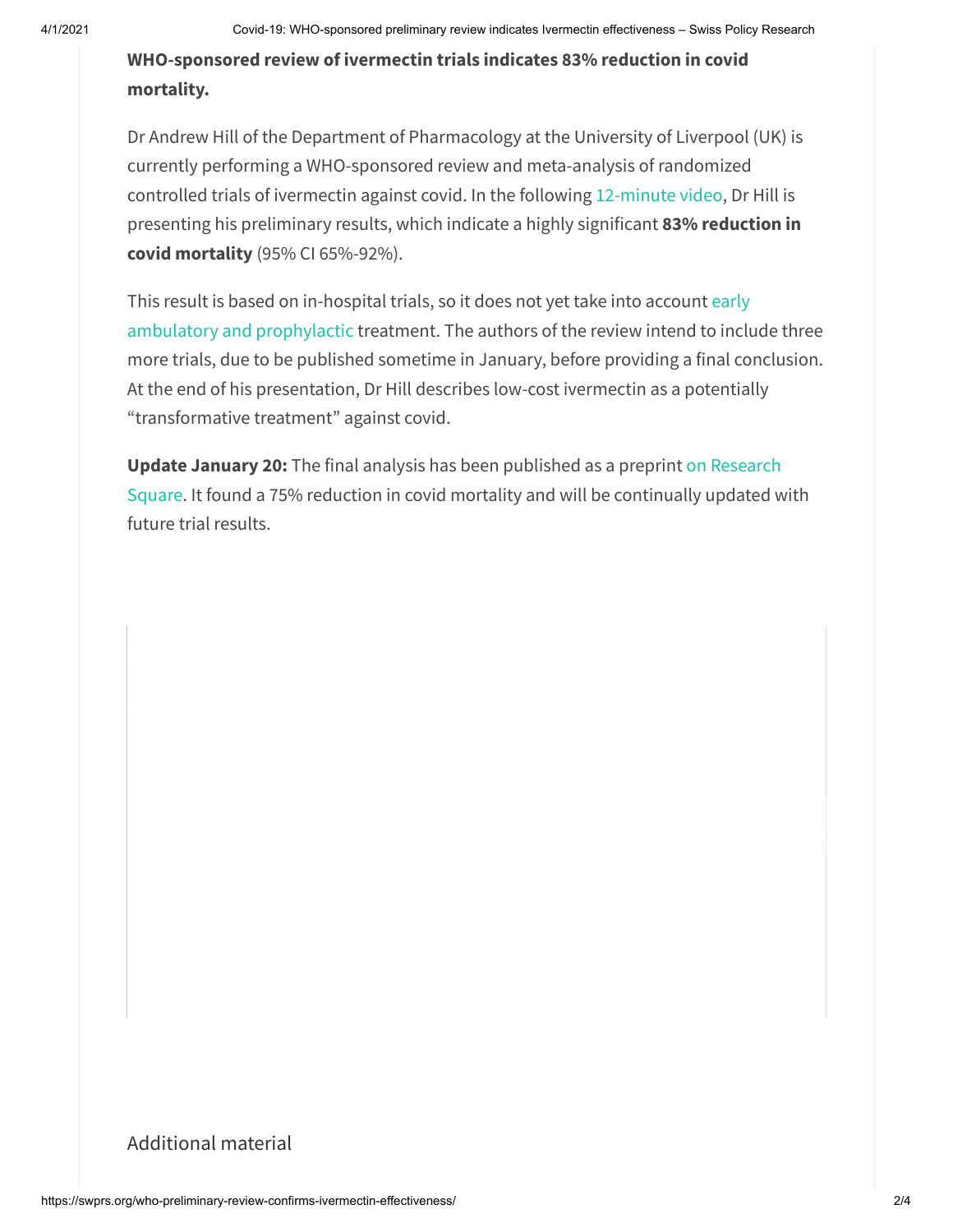- **Studies overview**: Overview of all covid-19 [ivermectin](https://c19ivermectin.com/) studies (IVMMETA)
- **Covid-19 treatment protocol**: Front Line [Covid-19](https://covid19criticalcare.com/) Critical Care Alliance (FLCCC)
- Mode of action: Ivermectin highly effective in inhibiting coronavirus replication (NCB)

## <span id="page-2-0"></span>[W](#page-2-0)here to buy Ivermectin

If not available locally, Ivermectin can be bought from certified pharmaceutical exporters on [Indiamart,](https://dir.indiamart.com/search.mp?ss=ivermectin&biz=20&list_vw=1) but some countries may not allow its importation. Patients are asked to consult a doctor.

## <span id="page-2-1"></span>[S](#page-2-1)ee also

- On the [treatment](https://swprs.org/on-the-treatment-of-covid-19/) of Covid-19
- On [post-acute](http://swprs.org/post-acute-covid-long-covid/) ("long") Covid
- Facts about [Covid-19](https://swprs.org/covid19-facts/)

**Share on**: [Twitter](https://twitter.com/intent/tweet?url=https://swprs.org/who-preliminary-review-confirms-ivermectin-effectiveness/) / [Facebook](https://www.facebook.com/share.php?u=https://swprs.org/who-preliminary-review-confirms-ivermectin-effectiveness/)

SWISS POLICY RESEARCH

- » [Kontakt](https://swprs.org/kontakt/)
- » [Übersicht](https://swprs.org/uebersicht/)
- » [Donationen](https://swprs.org/donationen/)
- » [Disclaimer](https://swprs.org/disclaimer/)

ENGLISH

- » About Us / [Contact](https://swprs.org/contact/)
- » Facts about [Covid-19](https://swprs.org/covid19-facts/)